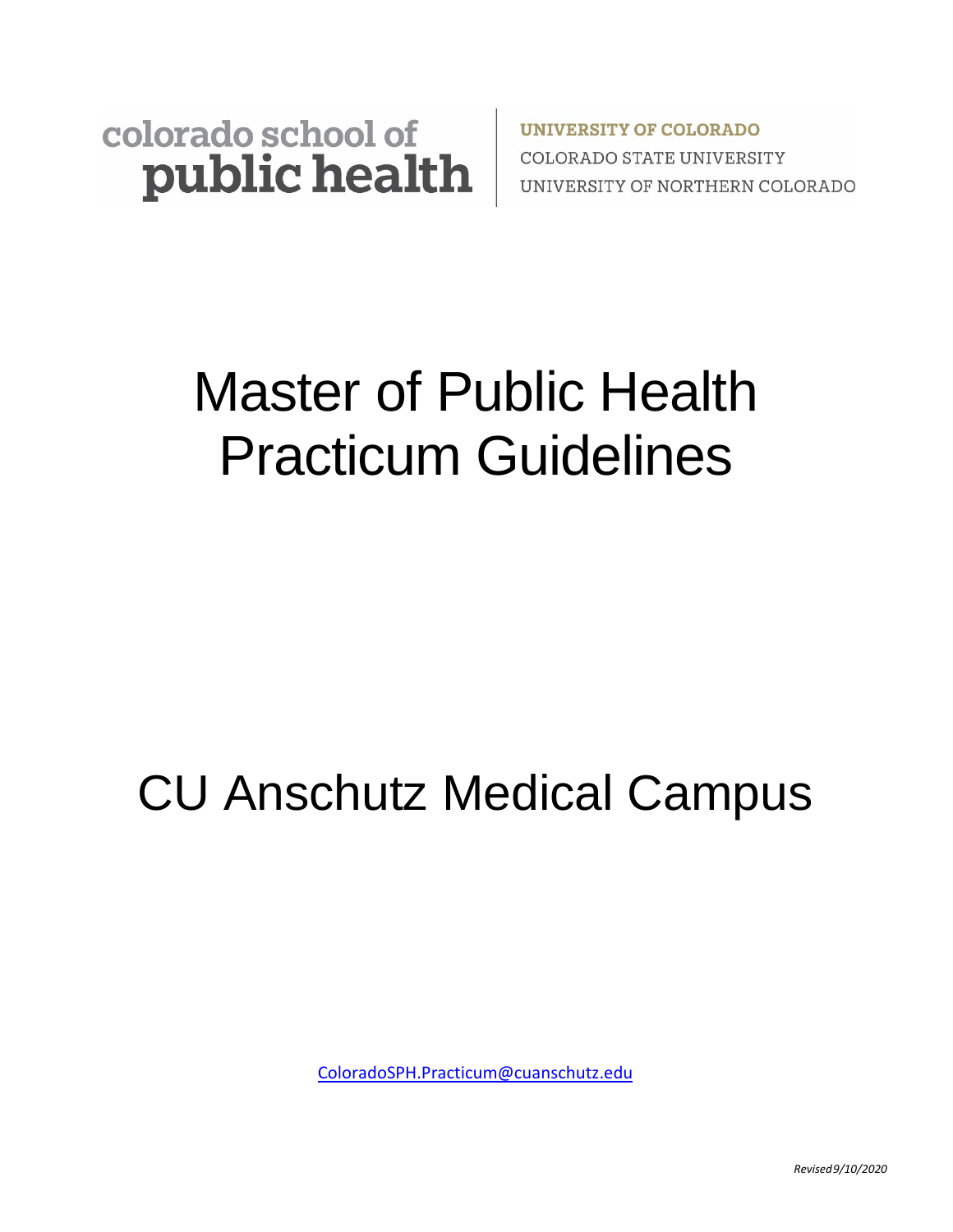#### **MPH Practicum Overview**

#### **Practicum Requirements**

- All MPH students are required to successfully complete a practicum experience (≥ 120 hours) in which the student demonstrates competencies and integrates public health knowledge.
- The MPH Practicum must take place in a governmental, non-governmental, nonprofit, industrial, or for-profit setting. A practicum conducted in a universityaffiliated setting will only be approved if the primary focus is on community engagement, typically with external partners. University-affiliated settings will be approved on a case-by-case basis by the practicum director/coordinator.
- The MPH Practicum must be mutually beneficial to both the student and the host site.
- The MPH Practicum must allow the student to demonstrate attainment of five competencies, three of which must be CEPH foundational competencies that can be found here: [https://coloradosph.cuanschutz.edu/docs/librariesprovider151/default](https://coloradosph.cuanschutz.edu/docs/librariesprovider151/default-document-library/competencies-for-all-mph-graduates.pdf?sfvrsn=7c3efbb9_0)[document-library/competencies-for-all-mph-](https://coloradosph.cuanschutz.edu/docs/librariesprovider151/default-document-library/competencies-for-all-mph-graduates.pdf?sfvrsn=7c3efbb9_0)graduates.pdf?sfvrsn=7c3efbb9\_0.
- Competencies for the MPH Practicum should be selected in collaboration with your academic advisor and/or preceptor. CEPH foundational competencies and concentration specific competencies are available here: [https://coloradosph.cuanschutz.edu/docs/librariesprovider151/default](https://coloradosph.cuanschutz.edu/docs/librariesprovider151/default-document-library/competencies-for-all-mph-graduates.pdf?sfvrsn=7c3efbb9_0)-document[library/competencies-for-all-mph-](https://coloradosph.cuanschutz.edu/docs/librariesprovider151/default-document-library/competencies-for-all-mph-graduates.pdf?sfvrsn=7c3efbb9_0)graduates.pdf?sfvrsn=7c3efbb9\_0.
- Each competency must be fully demonstrated by a product (more than one competency can be demonstrated through one product).
- A minimum of two products must be developed during thepracticum.
	- All products developed during the practicum to demonstrate the five chosen competencies must be submitted for the practicum course.
- Interprofessional education (IPE) is a requirement of the practicum course. IPE occurs when people from two or more professions learn about, from, and with each other to enable effective collaboration and improve health outcomes. This refers to engagement with professionals outside of public health (e.g. architects, nurses, lawyers, city planners, marketing/communication professionals, law enforcement/police officers, politicians, teachers, curriculum specialists, nutritionists, large/small business owners, financial specialist/accountants, etc.) rather than to engagement with individuals from other public health disciplines (e.g. biostatisticians, health promotion specialists).
- The MPH Practicum host site and Preceptor must be approved by the Academic Advisor and/or Practicum Coordinator.
- Students must be registered for the Practicum course before logging hours toward the minimum 120-hour requirement. If a student is not registered for Practicum credits and is injured while working at the host site, the student may not be covered by the university liability/worker's compensationinsurance.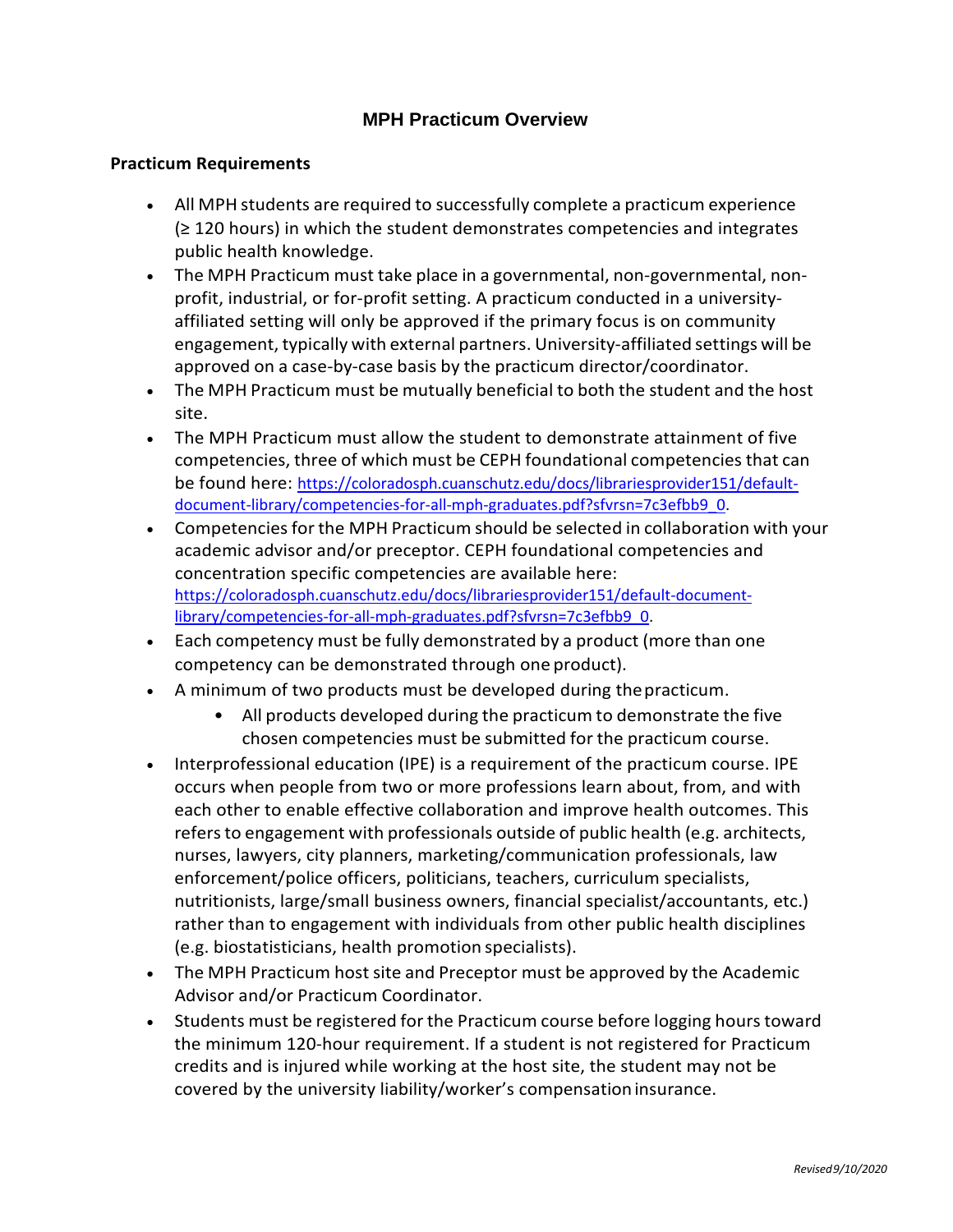#### **Goals of the Practicum Experience**

- Apply classroom theory, knowledge, skills and techniques to a professional work setting
- Enhance and develop new skills needed to function as a professional in a public health setting
- Work on a defined public health problem/issue that is salient to the preceptor site
- Participate in a setting that allows the student to explore future career decisions
- Engage in professional self-assessment and personal reflection
- Build a personal network of professional leaders in publichealth
- Engage with the community
- Actively participate as a member of an interprofessional team to address a public health issue
- Connect with local and state public health agencies and other community-based organizations

#### **Practicum Process**

- 1) Complete prerequisite requirementsforPracticum:
	- a. Successfully complete the Foundations in Public Health course (CU/UNC) or PublicHealth Practice course (CSU)
	- b. Successfully complete 18 credits, including three core MPH courses
- 2) Begin early and allow adequate time to find a host site.
	- a. Students should begin searching for a host site at least one semester prior to the desired practicum for a domestic experience.
	- b. Students should begin searching for a host site at least two semesters prior to the desired practicum for an international experience.
- 3) Complete the Practicum Proposal including the learning plan, placement agreement andonline certifications(see practicum proposal for a complete checklist)
- 4) GainapprovalfromAcademicAdvisor, communityPreceptor and Practicum Coordinator/Instructor
- 5) Submit completed, signed proposal to the Practicum Coordinator and receive a permission number to registerfor the Practicum Course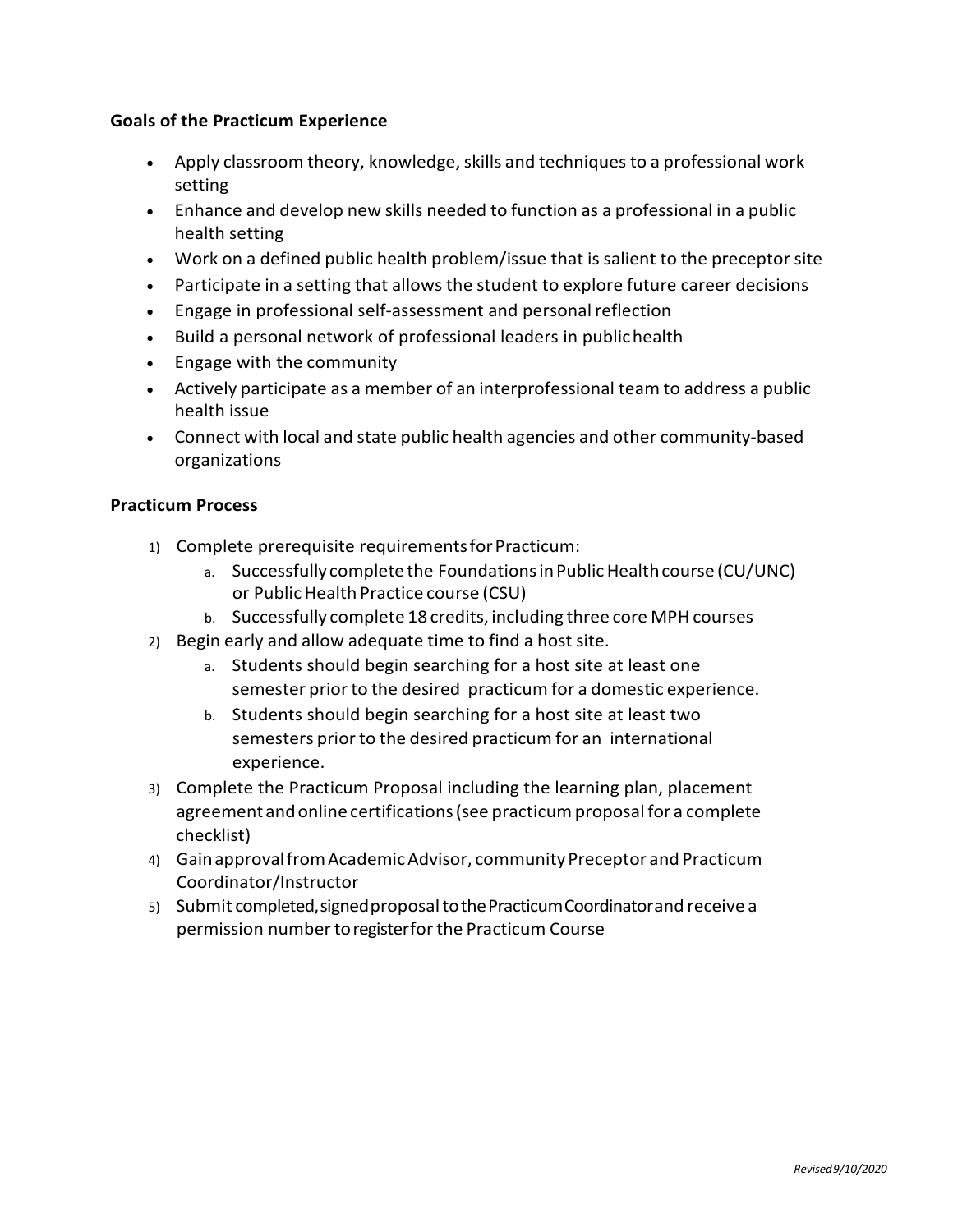#### **Practicum Placement**

Since each student has a unique set of interests and skills, the practicum experience will be an individualized experience. The student will seek out a community agency/host site and a community Preceptor based on their set of interests and skills. The practicum experiences of students are flexible, but the following guidelines will be used to assess appropriateness of practice placement:

- Requires students to apply graduate level competencies
- Engages students in addressing a specific public health issue in a field setting
- Advances students' competencies and knowledge in public healthpractice
- Exposes students to the ten Essential Services of PublicHealth
- Has specific, defined project goals with products/deliverables
- Has a realistic time frame that is appropriate for a student to manage based upon their unique skills and knowledge
- Has a Preceptor who has appropriate training to oversee the student and/or project, is willing to agree to Preceptor responsibilities outlined in the project learning plan, and is approved by the MPH Practicumcoordinator
- Enhancesthe students' professional network, career potential and professional development

#### **Establishing a Practicum Host Site and Preceptor**

The responsibility of creating an exceptional Practicumexperience ultimately lies on the student. However, the studentis not alone in this pursuit. The student will work closely with their faculty advisor and the Practicum Coordinator(s) to receive support and guidance to ensure an enriching experience.

To start the placement process a student should:

- Review Practicum prerequisites and requirements
- Review the Practicum Proposal document
- Create an account on Handshake to reviewopportunities
- Meet with a Practicum Coordinator and/or attend a Practicum Information Session. The Practicum Coordinator(s) may be reached a[t](mailto:ColoradoSPH.Practicum@cuanschutz.edu) [ColoradoSPH.Practicum@cuanschutz.edu.](mailto:ColoradoSPH.Practicum@cuanschutz.edu)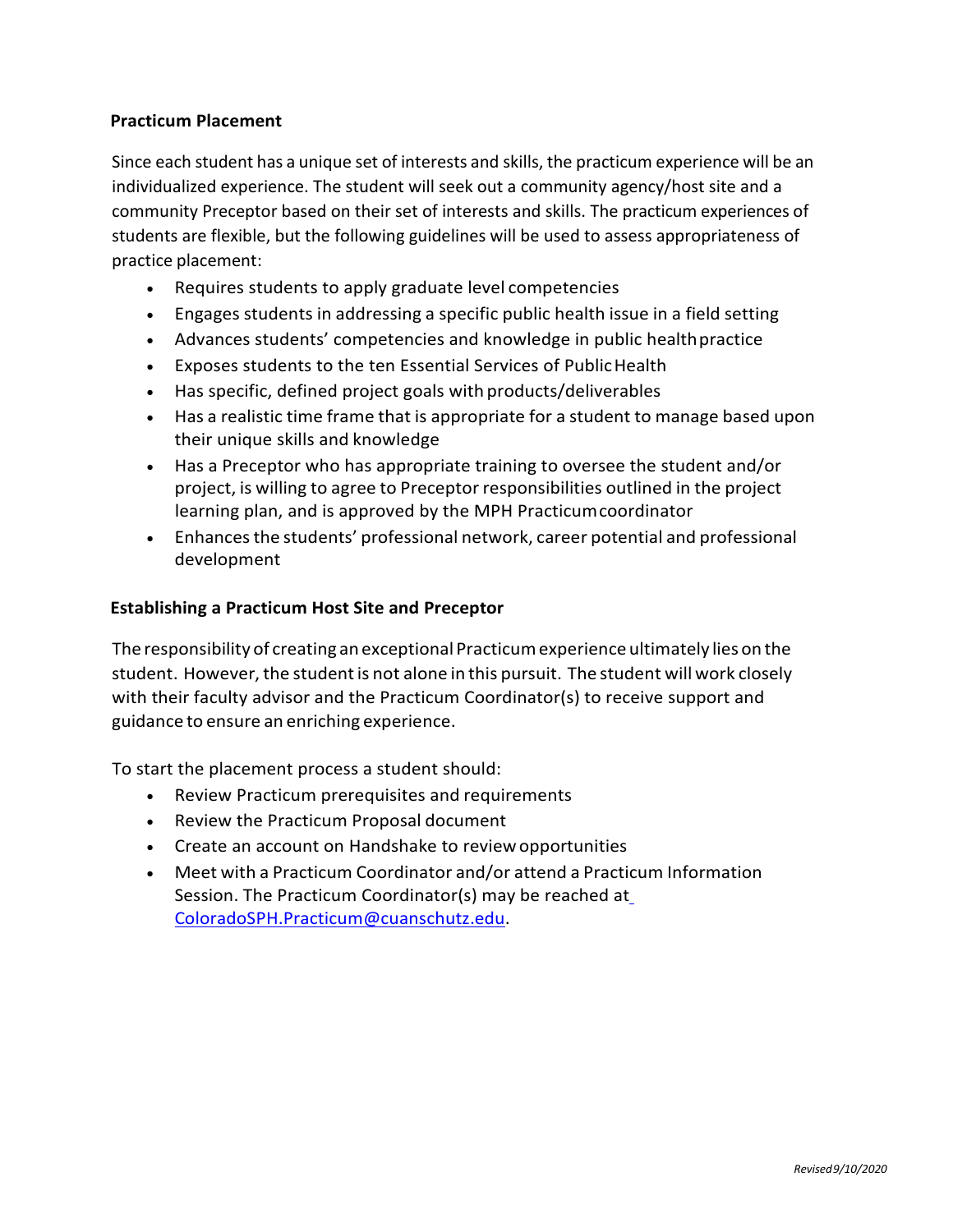#### **Responsibilities of Preceptor and Host Sites**

The goal of the Practicum is to help the student grow personally and professionally for a careerin the field of public health. The experience is designed to provide students with anopportunity to develop professionalskillsin a public health setting, while contributing to the needs of an organization. The school recognizes that this goal requires the support and commitment from community partners that are practicing public health in various settings. The primary responsibilities of a host site and Preceptor are to:

- Work with students to develop a realistic graduate level Practicum experience within the time commitment and student schedule
- Provide the student with a background about the organization and project
- Be available to meet with the student, provide supervision, and constructive feedback
- Provide resources for students to complete project (i.e. office space, computer, access to data)
- Provide written feedback for the student and the school by completing evaluation forms midway through Practicum (after the student has completed  $\sim$  60 hours) and at the end of the Practicum experience (final evaluation).
- Support students in professional development activities (i.e. include in staff meetings, introduce organizational leaders, invite to professional events, etc.)
- Support the student in finding an opportunity for them to engage in interprofessional education (IPE).
- IPE occurs when people from two or more professions learn about, from, and with each other to enable effective collaboration and improve health outcomes. This refers to engagement with professionals outside of public health (e.g. architects, nurses, lawyers, city planners, marketing/communication professionals, law enforcement/police officers, politicians, teachers, curriculum specialists, nutritionists, large/small business owners, financial specialist/accountants,) rather than to engagement with individuals from other public health disciplines (e.g. biostatisticians, health promotion specialists).

#### **Preceptor and Host Site Benefits**

The Practicum experience adds great value to the student's development. In addition, having a student professional onsite also provides benefitsto the host organization. For example:

- Students complete or conduct projects the organization may not have capacity to otherwise accomplish
- Students provide an inquisitive approach and may provide creative ideas and solutions
- Students build professional capacity and may be recruited to become part of the organization's workforce
- Organizations and Preceptors have an impact on the field of public health by participating in the education of future professionals